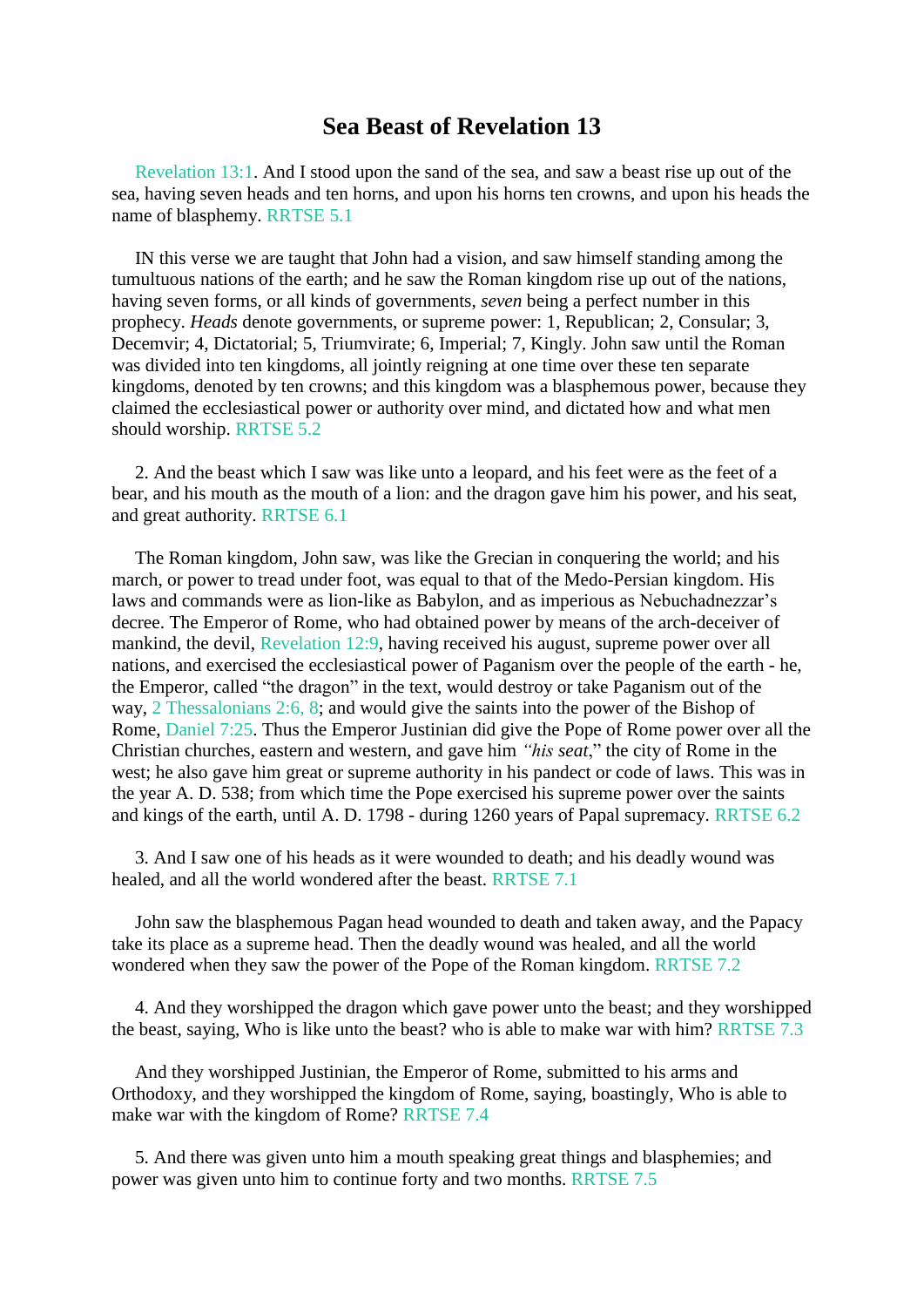A mouth was given to the Pope, or Papal civil power, to speak great words or things and blasphemies, claiming universal power over the kings and kingdoms of the earth, as vicegerent of God; and he was to exercise this power forty-two months, or 1260 literal years, beginning A. D. 538, and ending A. D. 1798. [Daniel](https://m.egwwritings.org/en/book/1965.44773#44773) 7:10, 20, 21, 25; 2 [Thessalonians](https://m.egwwritings.org/en/book/1965.60504#60504) [2:4.](https://m.egwwritings.org/en/book/1965.60504#60504) RRTSE 7.6

6. And he opened his mouth in blasphemy against God, to blaspheme his name, and his tabernacle, and them that dwell in heaven. RRTSE 8.1

The Papal power blasphemes God by calling himself by names which belong only to God; claiming the offices and power of a God, by his pretended power to forgive sin, not only in this world, but in the place of departed spirits. He blasphemes them which dwell in heaven, by praying to, and teaching others to worship and to pray to the departed saints. He also blasphemes the tabernacle of God by calling the city of Rome a *holy city*, and their abominable places of idolatry and sin, holy places. RRTSE 8.2

7. And it was given unto him to make war with the saints, and to overcome them; and power was given him over all kindreds, and tongues, and nations. RRTSE 8.3

This Papal kingdom will make war with all real Christians and churches, who will not obey the laws of the Catholic church. This power will make war upon and overcome the kingdoms and nations of the world. This prophecy has been literally fulfilled for more than twelve centuries past. RRTSE 8.4

8. And all that dwell upon the earth shall worship him, whose names are not written in the book of life of the Lamb, slain from the foundation of the world. RRTSE 9.1

And all who dwell upon the earth shall worship this Papal power, - shall confess and acknowledge the Papal church to be the only catholic church on earth: for the true church of Christ will be in the wilderness, not recognized among the nations of the earth. It is remarkable that no historian for ages ever pretended to find the Church of Christ, only as they traced it through the church of Rome. And even to this day, many trace their pedigree through her who had fallen from the true faith ages before. Yet God had a true people in the wilderness of this world, who were truly converted to God, and had their names written in the Lamb's book of life - who believed in the atoning sacrifice of Christ, which God had prepared from the beginning of this cursed earth, as a medium of salvation for lost man. RRTSE 9.2

9. If any man have an ear, let him hear. RRTSE 9.3

An exhortation. If any man wishes to hear of the true way of salvation, let him come to Christ, who is the way of reconciliation to God, and not depend on a false church; for none but Christ has power to forgive sin. RRTSE 9.4

10. He that leadeth into captivity shall go into captivity; he that killeth with the sword, must be killed with the sword. Here is the patience and faith of the saints. RRTSE 10.1

The Papal supreme power, which had led the world into idolatry and the saints into captivity, will, at the end of forty-two months, or 1260 years, ver. 5, itself have to yield to the supreme power of an Emperor greater than the Papal, and the Papal head be led into captivity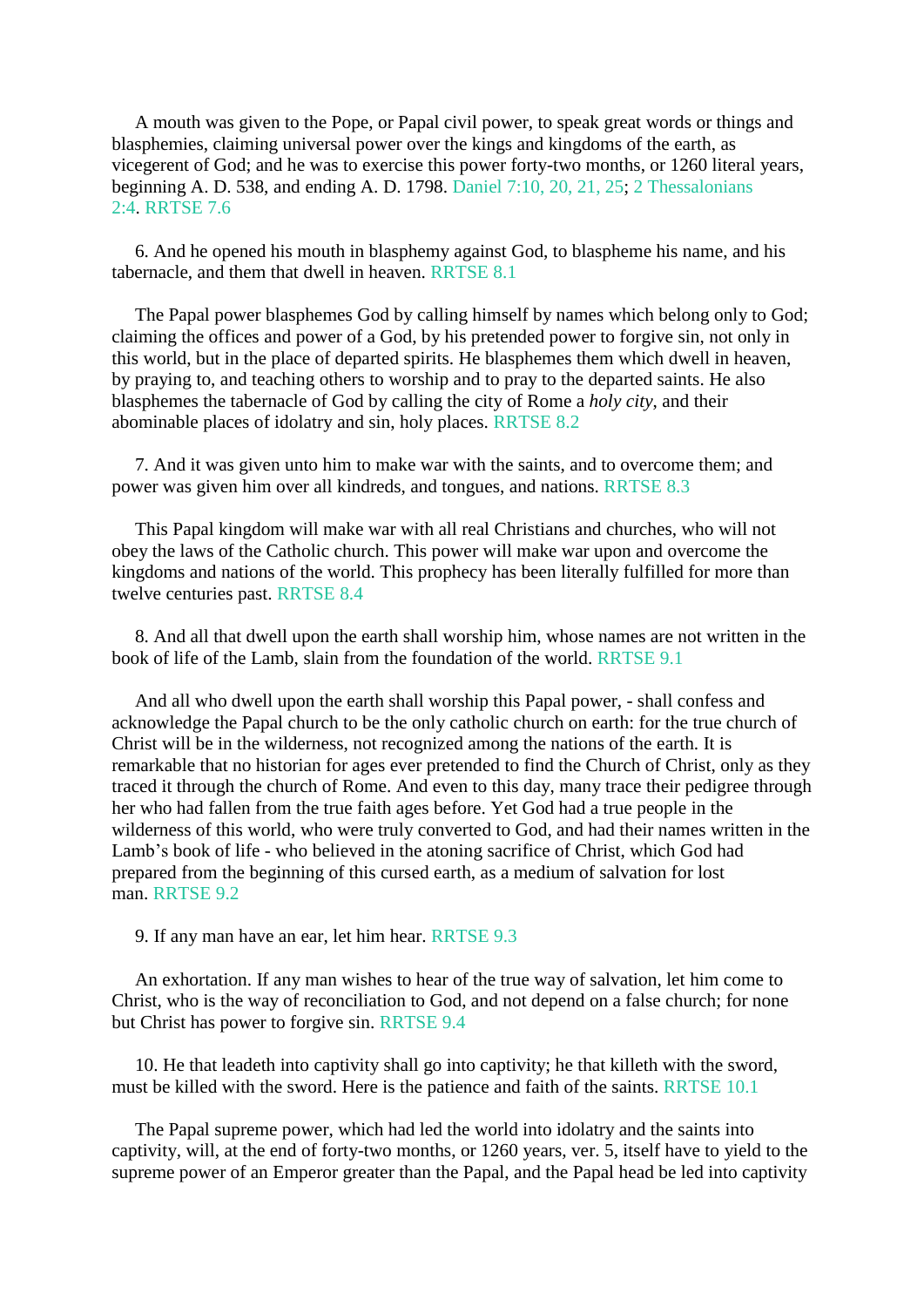in turn. And as Papacy had killed millions in war, so, in turn, it would be killed by the next supreme power, in a war for the power it had before exercised over the kings of the earth. All this was literally fulfilled in the French Revolution. - Then let the saints have patience, and wait for this time, when their faith in the promised deliverance will be increased, and their hope brightened for a future and final deliverance. RRTSE 10.2

11. And I beheld another beast coming up out of the earth, and he had two horns like a lamb, and he spake as a dragon. RRTSE 10.3

What other kingdom is this? I answer: It must be an image of the one just described. It must be an ecclesiastical kingdom, for it has, or pretends to have, two powers of Christ, the Lamb of God. It also speaks with the same authority as the Roman Emperors before him. It is evident, then, that it is the next succeeding ecclesiastical Roman power to the imperial power of Rome, and must, of course, mean the Papacy; for the Emperor gave this its power, and seat, and great authority. The Papal power of Rome did copy after the old Roman form and laws of government; although this was the eighth, yet it is of the seven, [Revelation](https://m.egwwritings.org/en/book/1965.63225#63225) 17:11.

Papacy did pretend to work miracles; to call fire down from heaven, to burn heretics, and to forgive sin. Then this kingdom, which arises out of the fourth or Roman kingdom, is no less than the Papal ecclesiastical power. The prophet having in the preceding verses described the civil power of the same, now gives us a prophetic description of his ecclesiastic authority, which he exercised over the saints. RRTSE 10.4

12. And he exerciseth all the power of the first beast before him, and causeth the earth and them which dwell therein, to worship the first beast, whose deadly wound was healed. RRTSE 11.1

In this verse the prophet describes the Pope as exercising all the Roman Pagan power which existed in the Latin kingdom before him. And he causes men to worship in like manner as did the Roman Emperors under the Pagan worship, which head had been wounded to death by the pretended or real conversion of the Latin Kings, and which ecclesiastical head was healed in the establishment of another blasphemous head under Papacy, an image, erect and bloody, equally supported by the civil power, as the former Pagan Rome. RRTSE 11.2

13. And he doeth great wonders, so that he maketh fire come down from heaven on the earth in the sight of men. RRTSE 12.1

Here we have described the miracles which Papal Rome would pretend to have power to perform in public, to deceive the multitude, and make men worship as the Roman Papal power might direct. RRTSE 12.2

14. And deceiveth them that dwell on the earth by the means of those miracles which he had power to do in the sight of the beast; saying to them that dwell on the earth, that they should make an image to the beast which had the wound by a sword and did live. RRTSE 12.3

We are here told the object of this power: to deceive those who dwell on the earth, by means of those miracles which he pretended to have power to do, in the presence of the civil power; and by so doing to cause the citizens of Rome and the subjects of that kingdom to give the same power, both civil and ecclesiastical, to Papacy, which had before been held by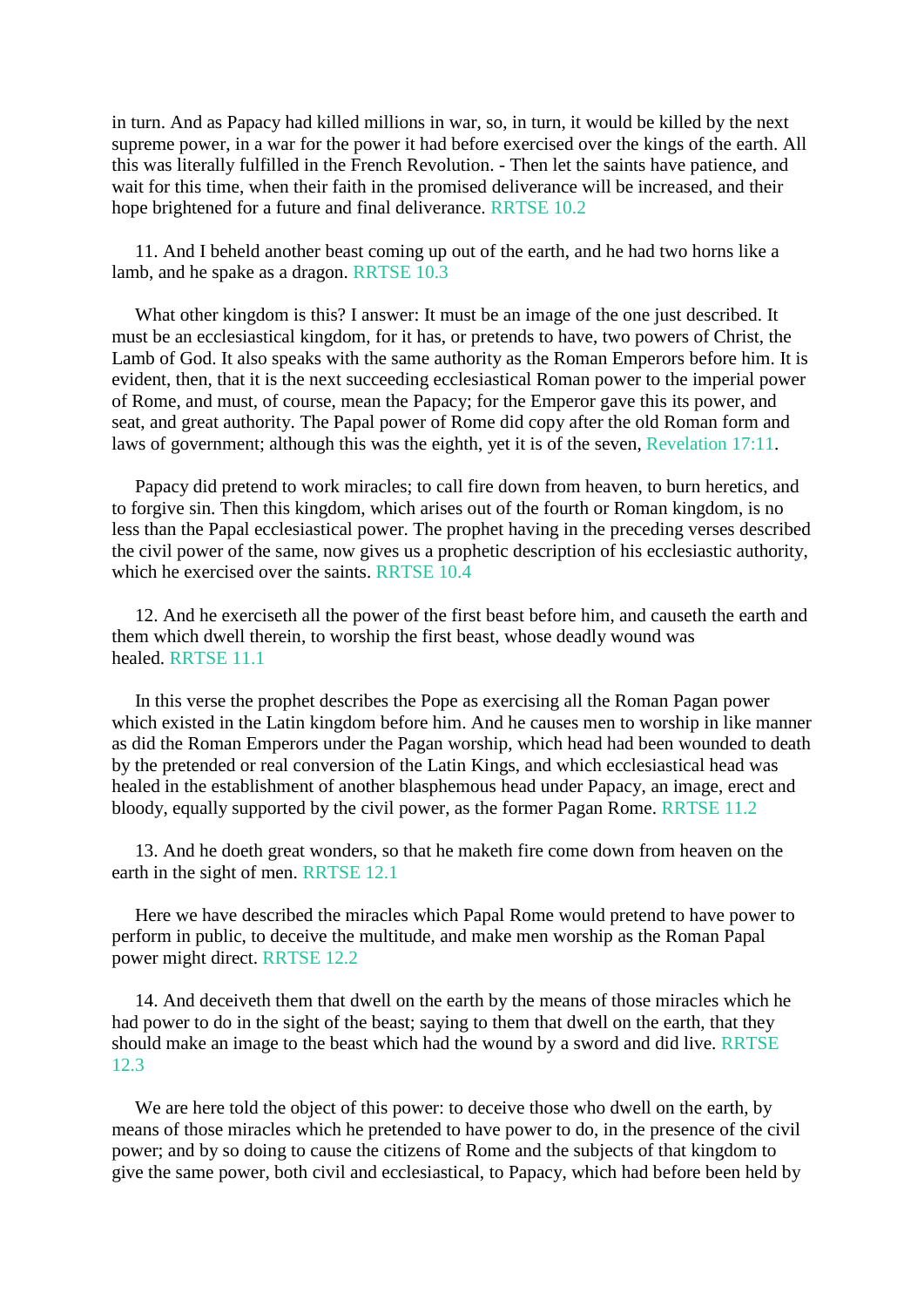Pagan Rome under the Emperors; and by so doing to establish a second kingdom, as an image or a corresponding power to the first, both civil and ecclesiastical, thereby to heal the head of wounded Paganism, and there would be established in Rome Papal what had been lost by Rome Pagan. RRTSE 12.4

15. And he had power to give life unto the image of the beast, that the image of the beast should both speak, and cause that as many as would not worship the image of the beast should be killed. RRTSE 13.1

The Papal power received great authority, so that it could give life or death, as the case might be, and cause as many as would not obey the Bishop of Rome to be killed: Papacy being the image of the Pagan Roman Empire. RRTSE 13.2

16. And he causeth all, both small and great, rich and poor, free and bond, to receive a mark in their right hand, or in their foreheads. RRTSE 13.3

And he (Papal Rome) caused all under his authority, from the infant in its mother's arms to the aged man of many years, rich and poor, bond or free, to receive the mark of initiation and confirmation into the church of Rome, under the control of this ecclesiastical power. The initiation rite, which they call baptism and regeneration, is performed in their foreheads, and the confirmation, or token of fellowship, by the right hand. These marks bring them into full fellowship and communion with the great body of the Roman Church, and were both established by a law of the Roman Church. RRTSE 13.4

17. And that no man might buy or sell, save he that had the mark or the name of the beast, or the number of his name. RRTSE 14.1

No man, during the reign of Papacy, where the laws of Papacy were supreme, could buy or sell, or use any lawful trade, except such as were initiated into the Roman church, had a name in this Roman church or kingdom, and were numbered with the multitude in the great association of this blasphemous power. RRTSE 14.2

18. Here is wisdom. Let him that hath understanding count the number of the beast: for it is the number of a man; and his number is six hundred threescore and six. RRTSE 14.3

Here it is necessary that the reader should exercise the wisdom given to us of God in his word, and by comparing Scripture with Scripture, get an understanding of:

- 1. What is the meaning of the beast in this text?
- 2. What it is to number the beast?
- 3. What is the number of a man?
- 4. To understand the number given, and apply it to the beast. RRTSE 14.4

1. It cannot mean the Papal kingdom; for that is an image of this beast. Then if we can learn what Papacy is the image of, we shall have a clue to an understanding of the beast. It is a beast which existed before Papacy did, or how could Papacy be made in its likeness or image - See 12th verse. Now compare [Revelation](https://m.egwwritings.org/en/book/1965.63067#63067) 13:1, with [Revelation](https://m.egwwritings.org/en/book/1965.63036#63036) 12:3, 4, and [17:1-7;](https://m.egwwritings.org/en/book/1965.63205#63205) also with [Daniel](https://m.egwwritings.org/en/book/1965.44767#44767) 7:7, 8, 23, 24; which shows plainly that it is the 4th or Roman kingdom, and a blasphemous, bloody, persecuting power. Then it is a plain matter of fact, that it is a full and clear description of Rome Pagan. RRTSE 14.5